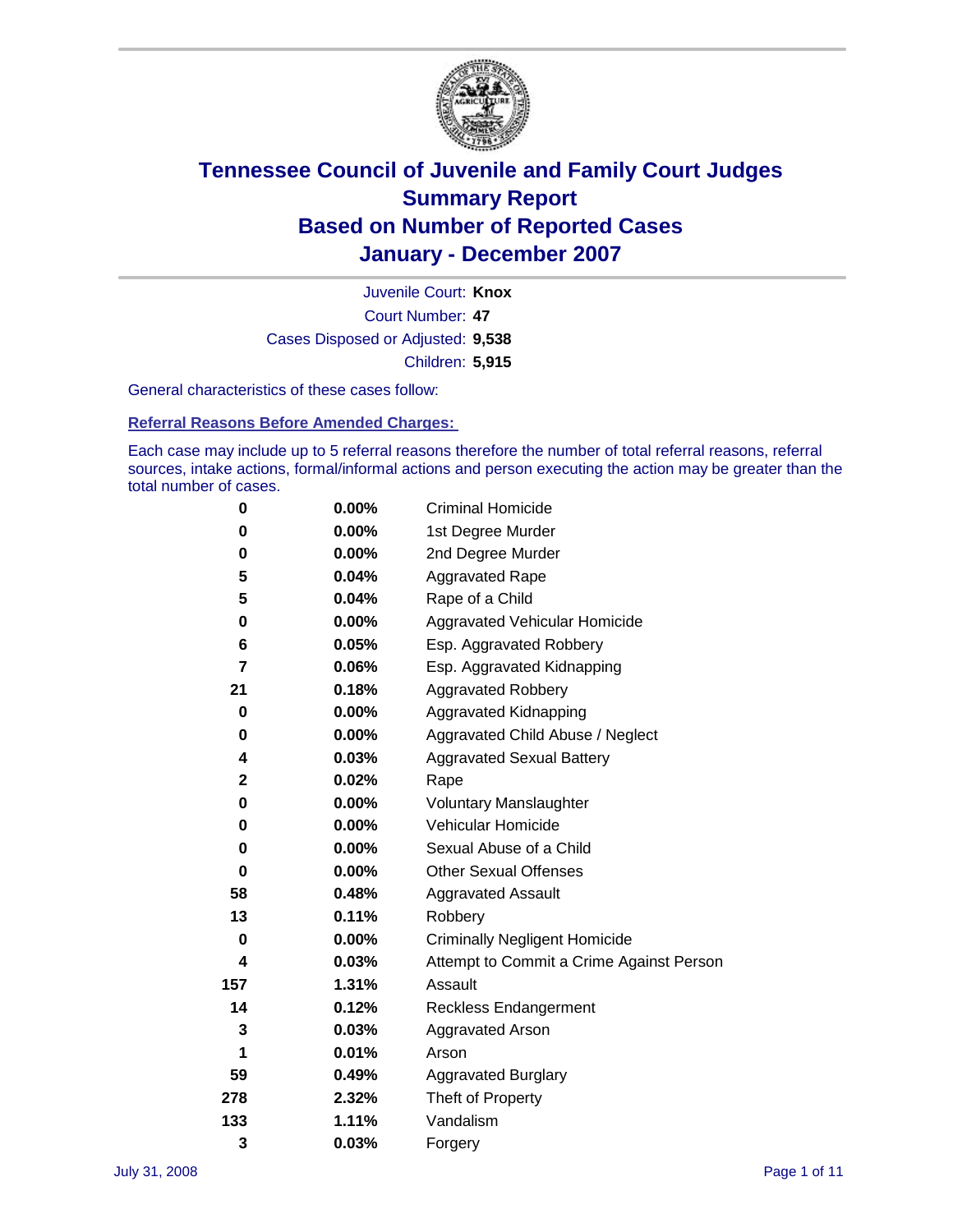

Court Number: **47** Juvenile Court: **Knox** Cases Disposed or Adjusted: **9,538** Children: **5,915**

#### **Referral Reasons Before Amended Charges:**

Each case may include up to 5 referral reasons therefore the number of total referral reasons, referral sources, intake actions, formal/informal actions and person executing the action may be greater than the total number of cases.

| 0     | 0.00%    | <b>Worthless Checks</b>                                     |
|-------|----------|-------------------------------------------------------------|
| 7     | 0.06%    | Illegal Possession / Fraudulent Use of Credit / Debit Cards |
| 62    | 0.52%    | <b>Burglary</b>                                             |
| 19    | 0.16%    | Unauthorized Use of a Vehicle                               |
| 1     | 0.01%    | <b>Cruelty to Animals</b>                                   |
| 36    | 0.30%    | Sale of Controlled Substances                               |
| 85    | 0.71%    | <b>Other Drug Offenses</b>                                  |
| 255   | 2.13%    | <b>Possession of Controlled Substances</b>                  |
| 1     | 0.01%    | <b>Criminal Attempt</b>                                     |
| 14    | 0.12%    | Carrying Weapons on School Property                         |
| 35    | 0.29%    | Unlawful Carrying / Possession of a Weapon                  |
| 81    | 0.68%    | <b>Evading Arrest</b>                                       |
| 0     | 0.00%    | Escape                                                      |
| 19    | 0.16%    | Driving Under Influence (DUI)                               |
| 173   | 1.44%    | Possession / Consumption of Alcohol                         |
| 51    | 0.43%    | Resisting Stop, Frisk, Halt, Arrest or Search               |
| 5     | 0.04%    | <b>Aggravated Criminal Trespass</b>                         |
| 3     | 0.03%    | Harassment                                                  |
| 0     | $0.00\%$ | Failure to Appear                                           |
| 20    | 0.17%    | Filing a False Police Report                                |
| 57    | 0.48%    | Criminal Impersonation                                      |
| 255   | 2.13%    | <b>Disorderly Conduct</b>                                   |
| 82    | 0.68%    | <b>Criminal Trespass</b>                                    |
| 117   | 0.98%    | <b>Public Intoxication</b>                                  |
| 1     | 0.01%    | Gambling                                                    |
| 3,446 | 28.72%   | Traffic                                                     |
| 38    | 0.32%    | Local Ordinances                                            |
| 0     | 0.00%    | Violation of Wildlife Regulations                           |
| 153   | 1.28%    | Contempt of Court                                           |
| 494   | 4.12%    | Violation of Probation                                      |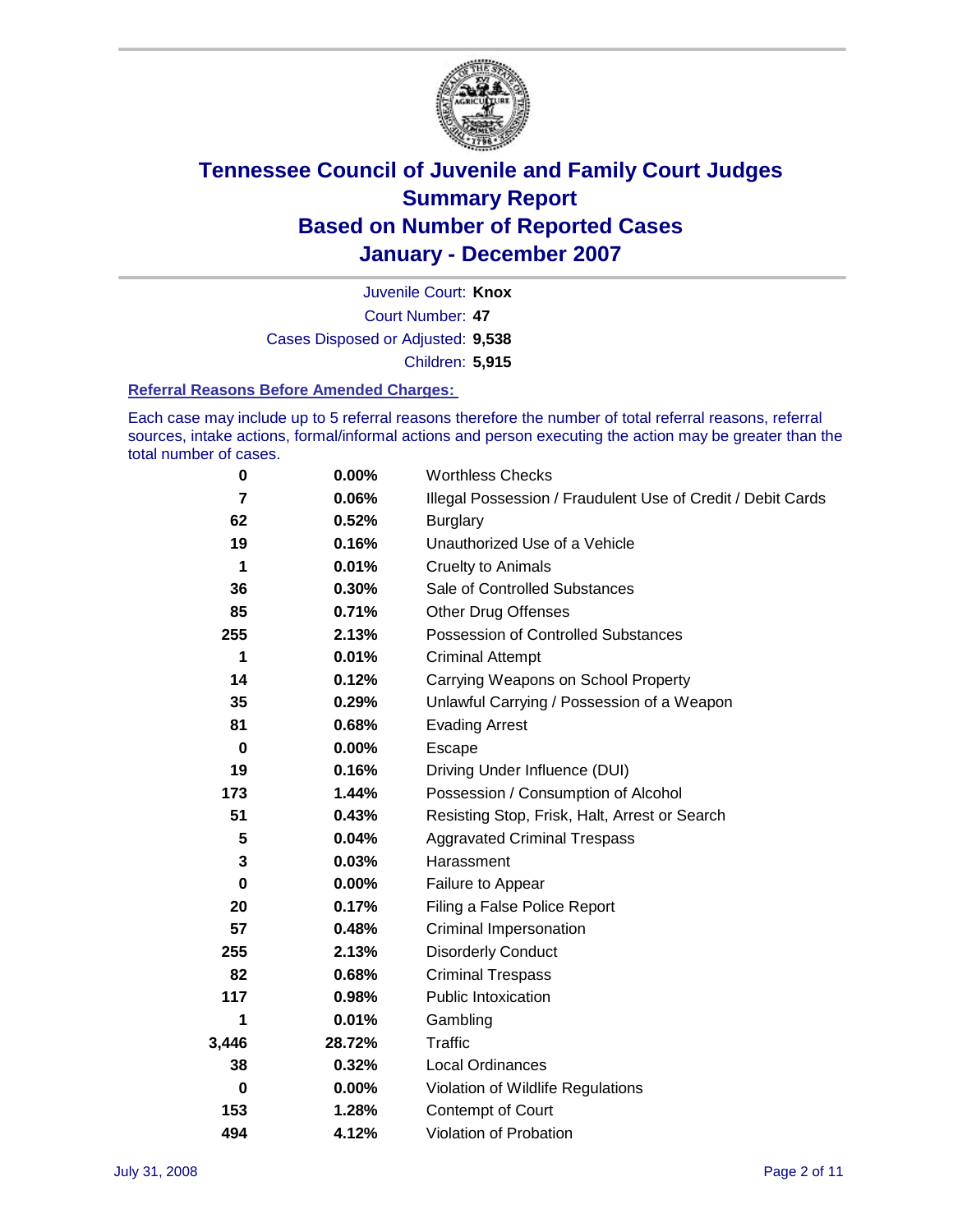

Court Number: **47** Juvenile Court: **Knox** Cases Disposed or Adjusted: **9,538** Children: **5,915**

#### **Referral Reasons Before Amended Charges:**

Each case may include up to 5 referral reasons therefore the number of total referral reasons, referral sources, intake actions, formal/informal actions and person executing the action may be greater than the total number of cases.

| 11,998 | 100.00%  | <b>Total Referrals</b>                 |
|--------|----------|----------------------------------------|
| 1,510  | 12.59%   | Other                                  |
| 0      | $0.00\%$ | Consent to Marry                       |
| 0      | $0.00\%$ | <b>Request for Medical Treatment</b>   |
| 1      | 0.01%    | <b>Child Support</b>                   |
| 0      | $0.00\%$ | Paternity / Legitimation               |
| 243    | 2.03%    | Visitation                             |
| 1,405  | 11.71%   | Custody                                |
| 44     | 0.37%    | <b>Foster Care Review</b>              |
| 408    | 3.40%    | <b>Administrative Review</b>           |
| 211    | 1.76%    | <b>Judicial Review</b>                 |
| 0      | $0.00\%$ | Violation of Informal Adjustment       |
| 0      | 0.00%    | <b>Violation of Pretrial Diversion</b> |
| 200    | 1.67%    | <b>Termination of Parental Rights</b>  |
| 322    | 2.68%    | Dependency / Neglect                   |
| 0      | 0.00%    | <b>Physically Abused Child</b>         |
| 0      | $0.00\%$ | Sexually Abused Child                  |
| 245    | 2.04%    | <b>Violation of Curfew</b>             |
| 62     | 0.52%    | Violation of a Valid Court Order       |
| 472    | 3.93%    | Possession of Tobacco Products         |
| 0      | $0.00\%$ | Out-of-State Runaway                   |
| 310    | 2.58%    | In-State Runaway                       |
| 228    | 1.90%    | Truancy                                |
| 12     | 0.10%    | <b>Unruly Behavior</b>                 |
| 42     | 0.35%    | Violation of Aftercare                 |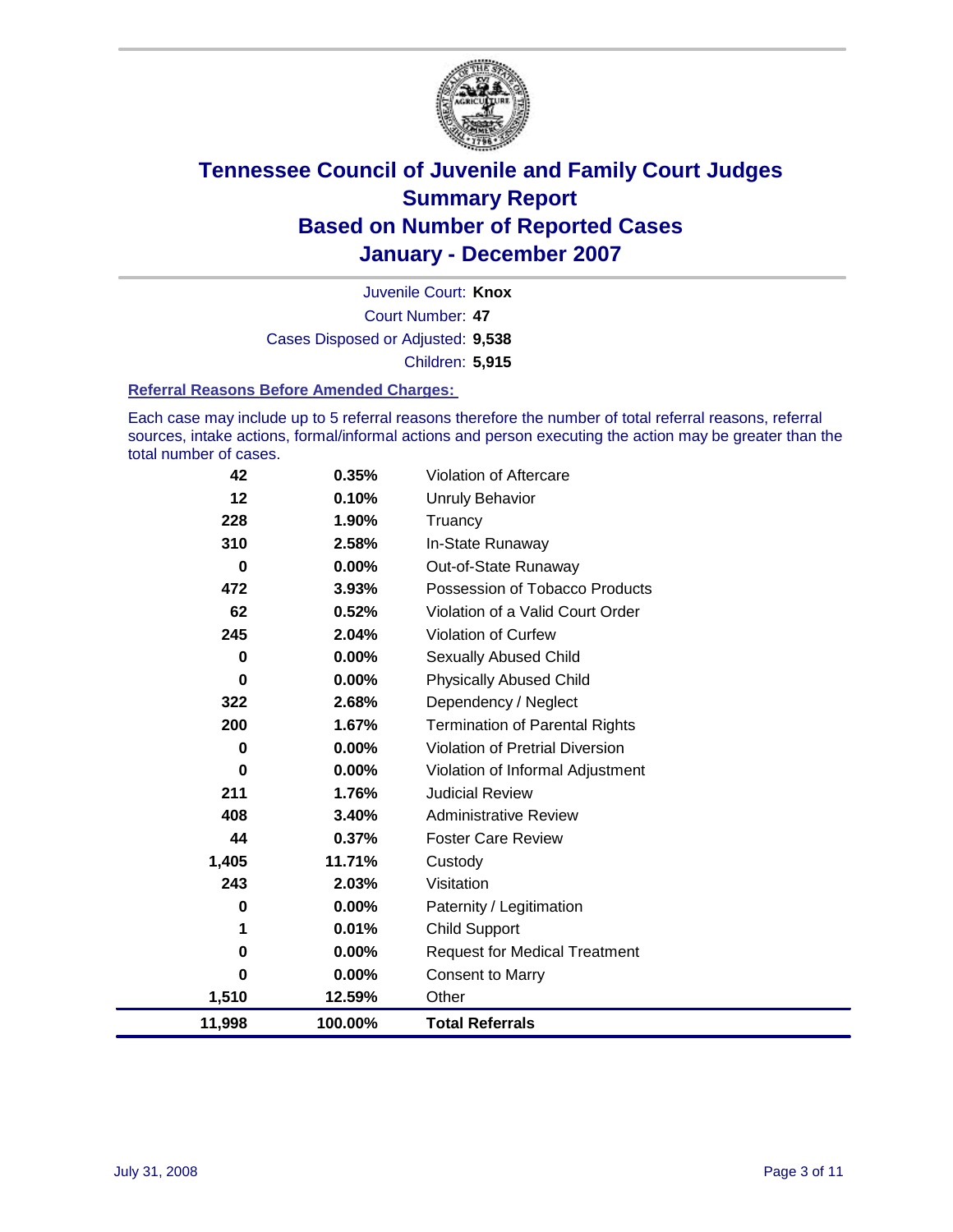

|                                   | Juvenile Court: Knox |                                   |  |  |  |
|-----------------------------------|----------------------|-----------------------------------|--|--|--|
|                                   | Court Number: 47     |                                   |  |  |  |
| Cases Disposed or Adjusted: 9,538 |                      |                                   |  |  |  |
|                                   |                      | Children: 5,915                   |  |  |  |
| <b>Referral Sources: 1</b>        |                      |                                   |  |  |  |
| 6,340                             | 52.84%               | Law Enforcement                   |  |  |  |
| 1,179                             | 9.83%                | Parents                           |  |  |  |
| 1,065                             | 8.88%                | <b>Relatives</b>                  |  |  |  |
| 9                                 | 0.08%                | Self                              |  |  |  |
| 270                               | 2.25%                | School                            |  |  |  |
| 15                                | 0.13%                | <b>CSA</b>                        |  |  |  |
| 1,000                             | 8.33%                | <b>DCS</b>                        |  |  |  |
| 15                                | 0.13%                | <b>Other State Department</b>     |  |  |  |
| 19                                | 0.16%                | <b>District Attorney's Office</b> |  |  |  |
| 1,084                             | 9.03%                | <b>Court Staff</b>                |  |  |  |
| 26                                | 0.22%                | Social Agency                     |  |  |  |
| 105                               | 0.88%                | <b>Other Court</b>                |  |  |  |
| 109                               | 0.91%                | Victim                            |  |  |  |
| $\mathbf{2}$                      | 0.02%                | Child & Parent                    |  |  |  |
| $\bf{0}$                          | 0.00%                | Hospital                          |  |  |  |
| 1                                 | 0.01%                | Unknown                           |  |  |  |
| 759                               | 6.33%                | Other                             |  |  |  |
| 11,998                            | 100.00%              | <b>Total Referral Sources</b>     |  |  |  |

### **Age of Child at Referral: 2**

| 15<br>0 | 0.25%<br>$0.00\%$ | Ages 19 and Over<br>Unknown / Not Reported |  |
|---------|-------------------|--------------------------------------------|--|
|         |                   |                                            |  |
|         |                   |                                            |  |
|         | 28.37%            | Ages 17 through 18                         |  |
| 1,742   | 29.45%            | Ages 15 through 16                         |  |
| 668     | 11.29%            | Ages 13 through 14                         |  |
| 288     | 4.87%             | Ages 11 through 12                         |  |
| 1,524   | 25.77%            | Ages 10 and Under                          |  |
|         | 1,678             |                                            |  |

<sup>1</sup> If different than number of Referral Reasons (11998), verify accuracy of your court's data.

<sup>2</sup> One child could be counted in multiple categories, verify accuracy of your court's data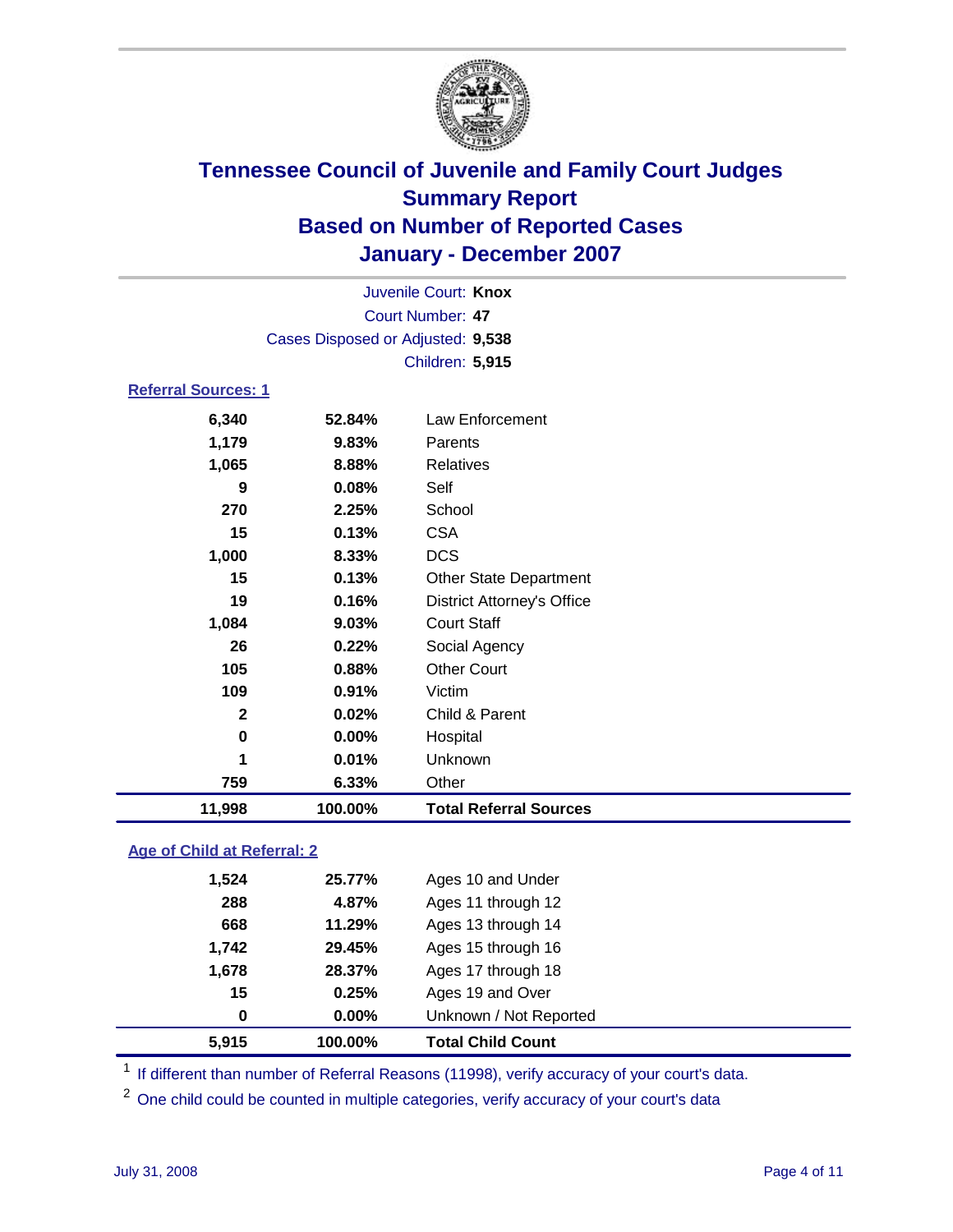

| Juvenile Court: Knox                    |                                   |                          |  |  |
|-----------------------------------------|-----------------------------------|--------------------------|--|--|
| Court Number: 47                        |                                   |                          |  |  |
|                                         | Cases Disposed or Adjusted: 9,538 |                          |  |  |
|                                         |                                   | Children: 5,915          |  |  |
| Sex of Child: 1                         |                                   |                          |  |  |
| 3,247                                   | 54.89%                            | Male                     |  |  |
| 2,416                                   | 40.85%                            | Female                   |  |  |
| 252                                     | 4.26%                             | Unknown                  |  |  |
| 5,915                                   | 100.00%                           | <b>Total Child Count</b> |  |  |
| Race of Child: 1                        |                                   |                          |  |  |
| 3,639                                   | 61.52%                            | White                    |  |  |
| 1,108                                   | 18.73%                            | African American         |  |  |
| 3                                       | 0.05%                             | Native American          |  |  |
| 14                                      | 0.24%                             | Asian                    |  |  |
| 104                                     | 1.76%                             | Mixed                    |  |  |
| 1,047                                   | 17.70%                            | Unknown                  |  |  |
| 5,915                                   | 100.00%                           | <b>Total Child Count</b> |  |  |
| <b>Hispanic Origin: 1</b>               |                                   |                          |  |  |
| 18                                      | 0.30%                             | Yes                      |  |  |
| 1,307                                   | 22.10%                            | <b>No</b>                |  |  |
| 4,590                                   | 77.60%                            | Unknown                  |  |  |
| 5,915                                   | 100.00%                           | <b>Total Child Count</b> |  |  |
| <b>School Enrollment of Children: 1</b> |                                   |                          |  |  |
| 1,291                                   | 21.83%                            | Yes                      |  |  |
| 94                                      | 1.59%                             | No                       |  |  |
| 4,530                                   | 76.58%                            | Unknown                  |  |  |
| 5,915                                   | 100.00%                           | <b>Total Child Count</b> |  |  |

<sup>1</sup> One child could be counted in multiple categories, verify accuracy of your court's data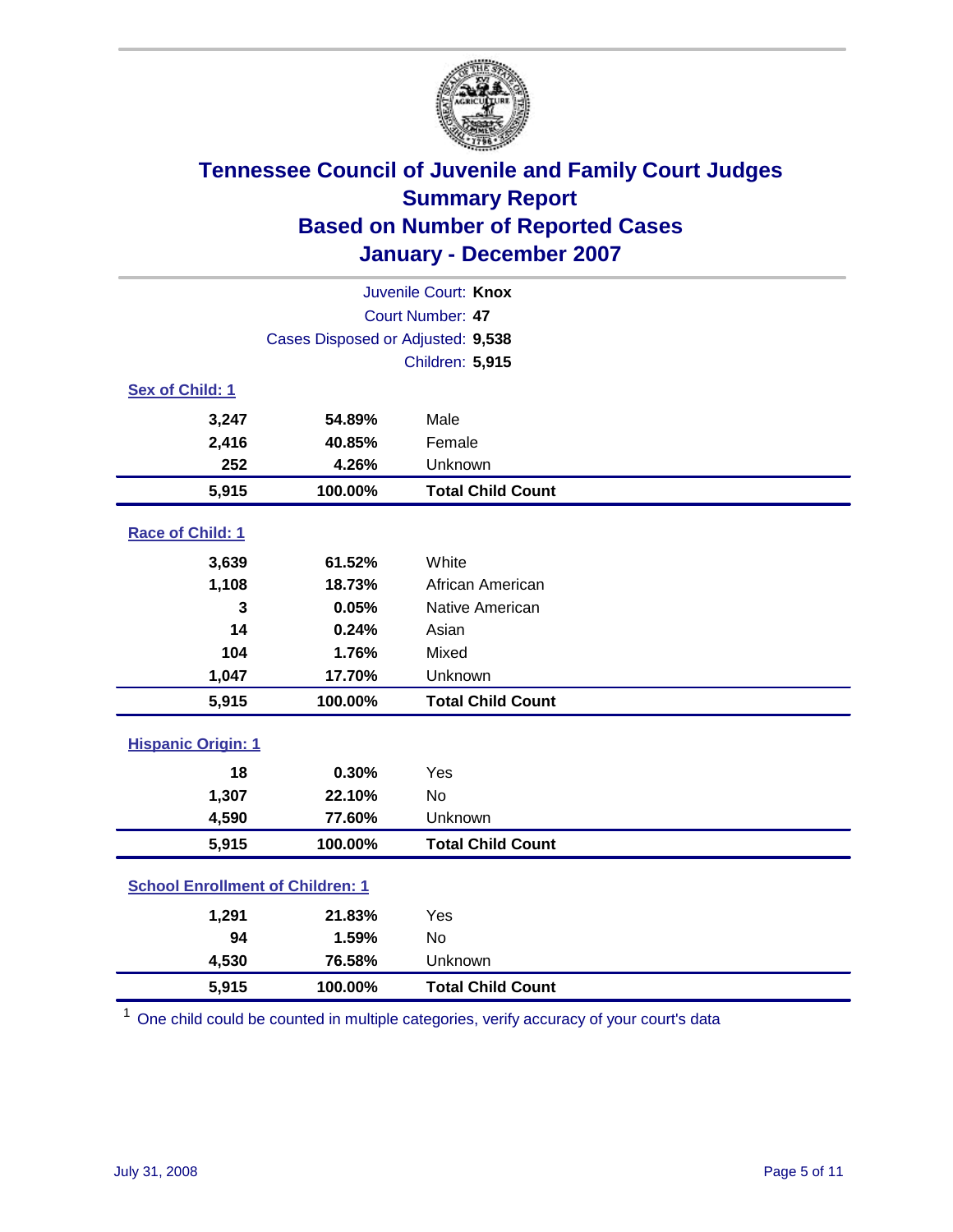

Court Number: **47** Juvenile Court: **Knox** Cases Disposed or Adjusted: **9,538** Children: **5,915**

### **Living Arrangement of Child at Time of Referral: 1**

| 5,915 | 100.00%  | <b>Total Child Count</b>     |
|-------|----------|------------------------------|
| 25    | 0.42%    | Other                        |
| 4,202 | 71.04%   | Unknown                      |
| 4     | $0.07\%$ | Independent                  |
| 1     | 0.02%    | In an Institution            |
| 11    | 0.19%    | In a Residential Center      |
| 28    | 0.47%    | In a Group Home              |
| 121   | 2.05%    | With Foster Family           |
| 31    | 0.52%    | With Adoptive Parents        |
| 299   | 5.05%    | <b>With Relatives</b>        |
| 137   | 2.32%    | <b>With Father</b>           |
| 682   | 11.53%   | With Mother                  |
| 90    | 1.52%    | With Mother and Stepfather   |
| 47    | 0.79%    | With Father and Stepmother   |
| 237   | 4.01%    | With Both Biological Parents |
|       |          |                              |

#### **Type of Detention: 2**

| 9,538 | 100.00%  | <b>Total Detention Count</b> |  |
|-------|----------|------------------------------|--|
| 0     | $0.00\%$ | Other                        |  |
| 7,756 | 81.32%   | Does Not Apply               |  |
| 0     | $0.00\%$ | Unknown                      |  |
| 0     | 0.00%    | <b>Psychiatric Hospital</b>  |  |
| 0     | $0.00\%$ | Jail - No Separation         |  |
| 0     | $0.00\%$ | Jail - Partial Separation    |  |
| 0     | $0.00\%$ | Jail - Complete Separation   |  |
| 1,782 | 18.68%   | Juvenile Detention Facility  |  |
| 0     | $0.00\%$ | Non-Secure Placement         |  |
|       |          |                              |  |

<sup>1</sup> One child could be counted in multiple categories, verify accuracy of your court's data

<sup>2</sup> If different than number of Cases (9538) verify accuracy of your court's data.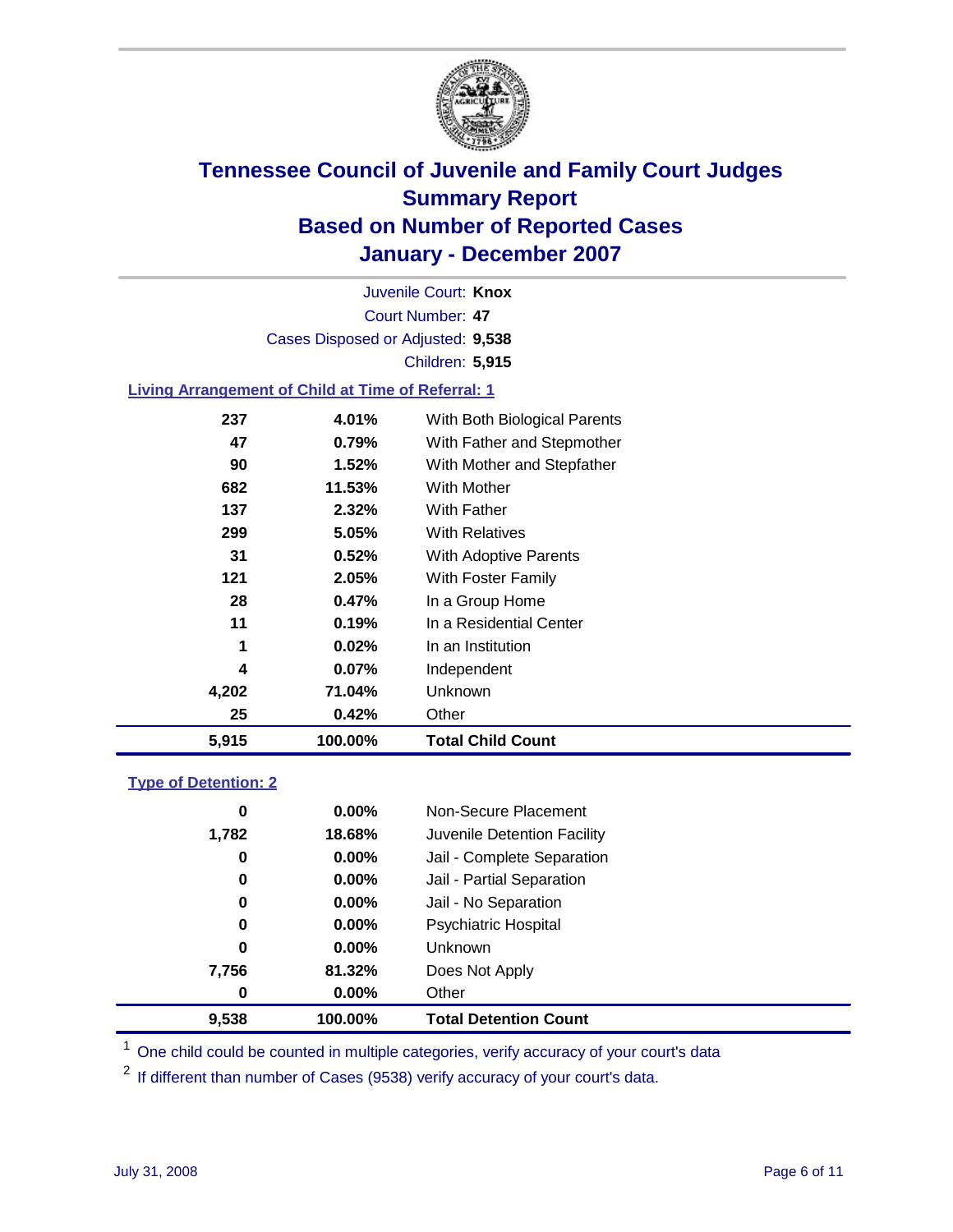

|                                                    | Juvenile Court: Knox              |                                      |  |  |  |
|----------------------------------------------------|-----------------------------------|--------------------------------------|--|--|--|
|                                                    | Court Number: 47                  |                                      |  |  |  |
|                                                    | Cases Disposed or Adjusted: 9,538 |                                      |  |  |  |
|                                                    |                                   | Children: 5,915                      |  |  |  |
| <b>Placement After Secure Detention Hearing: 1</b> |                                   |                                      |  |  |  |
| 1,535                                              | 16.09%                            | Returned to Prior Living Arrangement |  |  |  |
| 35                                                 | 0.37%                             | Juvenile Detention Facility          |  |  |  |
| 5                                                  | 0.05%                             | Jail                                 |  |  |  |
| 126                                                | 1.32%                             | Shelter / Group Home                 |  |  |  |
| 5                                                  | 0.05%                             | <b>Foster Family Home</b>            |  |  |  |
| 6                                                  | 0.06%                             | Psychiatric Hospital                 |  |  |  |
| 29                                                 | 0.30%                             | Unknown / Not Reported               |  |  |  |
| 7,786                                              | 81.63%                            | Does Not Apply                       |  |  |  |
| 11                                                 | 0.12%                             | Other                                |  |  |  |
| 9,538                                              | 100.00%                           | <b>Total Placement Count</b>         |  |  |  |
|                                                    |                                   |                                      |  |  |  |
| <b>Intake Actions: 2</b>                           |                                   |                                      |  |  |  |
| 6,796                                              | 56.64%                            | <b>Petition Filed</b>                |  |  |  |
| 1,009                                              | 8.41%                             | <b>Motion Filed</b>                  |  |  |  |
| 3,530                                              | 29.42%                            | <b>Citation Processed</b>            |  |  |  |
| 0                                                  | 0.00%                             | Notification of Paternity Processed  |  |  |  |
| 211                                                | 1.76%                             | Scheduling of Judicial Review        |  |  |  |
| 408                                                | 3.40%                             | Scheduling of Administrative Review  |  |  |  |
| 44                                                 | 0.37%                             | Scheduling of Foster Care Review     |  |  |  |
| 0                                                  | 0.00%                             | Unknown                              |  |  |  |
| 0                                                  | 0.00%                             | Does Not Apply                       |  |  |  |
| 0                                                  | 0.00%                             | Other                                |  |  |  |
| 11,998                                             | 100.00%                           | <b>Total Intake Count</b>            |  |  |  |

<sup>1</sup> If different than number of Cases (9538) verify accuracy of your court's data.

<sup>2</sup> If different than number of Referral Reasons (11998), verify accuracy of your court's data.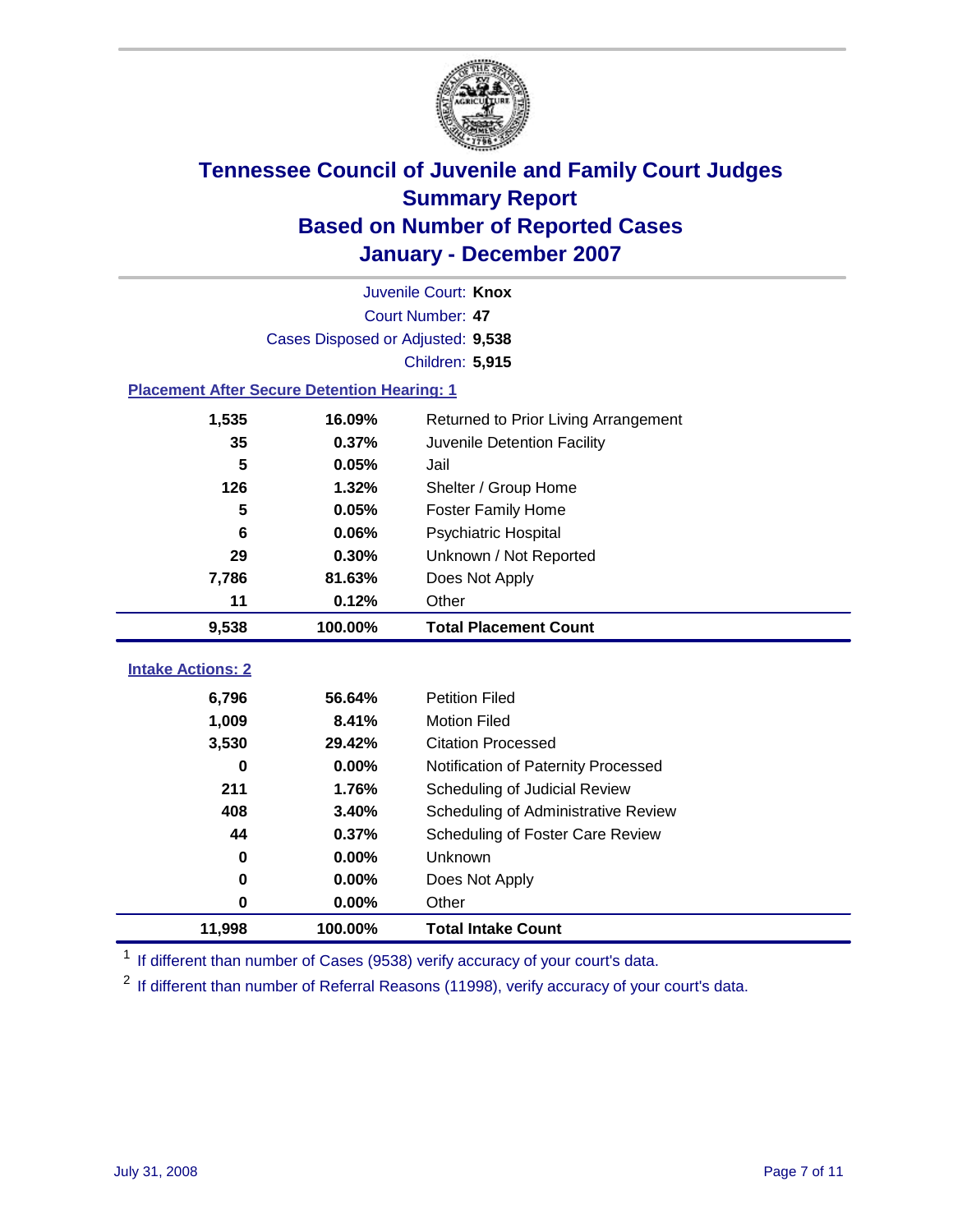

Court Number: **47** Juvenile Court: **Knox** Cases Disposed or Adjusted: **9,538** Children: **5,915**

### **Last Grade Completed by Child: 1**

| 5,915        | 100.00%  | <b>Total Child Count</b> |
|--------------|----------|--------------------------|
| $\bf{0}$     | $0.00\%$ | Other                    |
| 4,978        | 84.16%   | Unknown                  |
| 0            | 0.00%    | Never Attended School    |
| 3            | 0.05%    | Graduated                |
| $\mathbf{2}$ | 0.03%    | GED                      |
| 1            | 0.02%    | Non-Graded Special Ed    |
| 10           | 0.17%    | 12th Grade               |
| 83           | 1.40%    | 11th Grade               |
| 124          | 2.10%    | 10th Grade               |
| 160          | 2.70%    | 9th Grade                |
| 195          | 3.30%    | 8th Grade                |
| 118          | 1.99%    | 7th Grade                |
| 94           | 1.59%    | 6th Grade                |
| 32           | 0.54%    | 5th Grade                |
| 12           | 0.20%    | 4th Grade                |
| 4            | 0.07%    | 3rd Grade                |
| 1            | 0.02%    | 2nd Grade                |
| 3            | 0.05%    | 1st Grade                |
| 4            | 0.07%    | Kindergarten             |
| 3            | 0.05%    | Preschool                |
| 88           | 1.49%    | Too Young for School     |

### **Enrolled in Special Education: 1**

| 5,915 | 100.00% | <b>Total Child Count</b> |  |
|-------|---------|--------------------------|--|
| 4.901 | 82.86%  | Unknown                  |  |
| 843   | 14.25%  | No                       |  |
| 171   | 2.89%   | Yes                      |  |
|       |         |                          |  |

<sup>1</sup> One child could be counted in multiple categories, verify accuracy of your court's data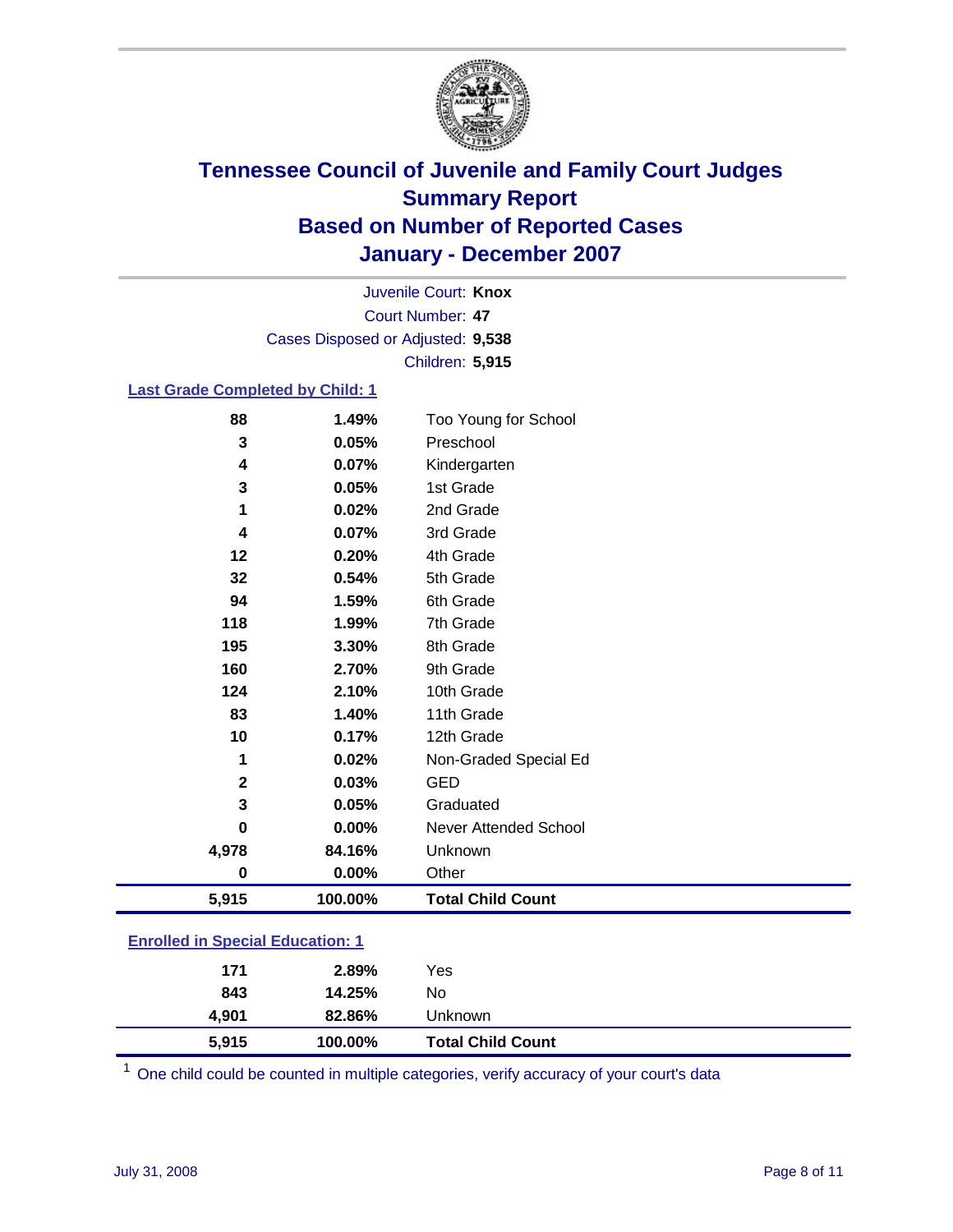

| Juvenile Court: Knox         |                                   |                           |  |  |  |
|------------------------------|-----------------------------------|---------------------------|--|--|--|
|                              | Court Number: 47                  |                           |  |  |  |
|                              | Cases Disposed or Adjusted: 9,538 |                           |  |  |  |
|                              |                                   | <b>Children: 5,915</b>    |  |  |  |
| <b>Action Executed By: 1</b> |                                   |                           |  |  |  |
| 1,337                        | 11.14%                            | Judge                     |  |  |  |
| 6,560                        | 54.68%                            | Referee                   |  |  |  |
| 1,582                        | 13.19%                            | <b>YSO</b>                |  |  |  |
| 2,519                        | 21.00%                            | Other                     |  |  |  |
| 0                            | $0.00\%$                          | Unknown / Not Reported    |  |  |  |
| 11,998                       | 100.00%                           | <b>Total Action Count</b> |  |  |  |

### **Formal / Informal Actions: 1**

| 356    | 2.97%    | Dismissed                                        |
|--------|----------|--------------------------------------------------|
| 590    | 4.92%    | Retired / Nolle Prosequi                         |
| 1,306  | 10.89%   | <b>Complaint Substantiated Delinquent</b>        |
| 0      | $0.00\%$ | <b>Complaint Substantiated Status Offender</b>   |
| 1,446  | 12.05%   | <b>Complaint Substantiated Dependent/Neglect</b> |
| 0      | $0.00\%$ | <b>Complaint Substantiated Abused</b>            |
| 0      | $0.00\%$ | <b>Complaint Substantiated Mentally III</b>      |
| 3,911  | 32.60%   | Informal Adjustment                              |
| 404    | 3.37%    | <b>Pretrial Diversion</b>                        |
| 19     | 0.16%    | <b>Transfer to Adult Court Hearing</b>           |
| 0      | $0.00\%$ | Charges Cleared by Transfer to Adult Court       |
| 2,000  | 16.67%   | Special Proceeding                               |
| 0      | $0.00\%$ | <b>Review Concluded</b>                          |
| 98     | 0.82%    | Case Held Open                                   |
| 1,868  | 15.57%   | Other                                            |
| 0      | 0.00%    | Unknown / Not Reported                           |
| 11,998 | 100.00%  | <b>Total Action Count</b>                        |

<sup>1</sup> If different than number of Referral Reasons (11998), verify accuracy of your court's data.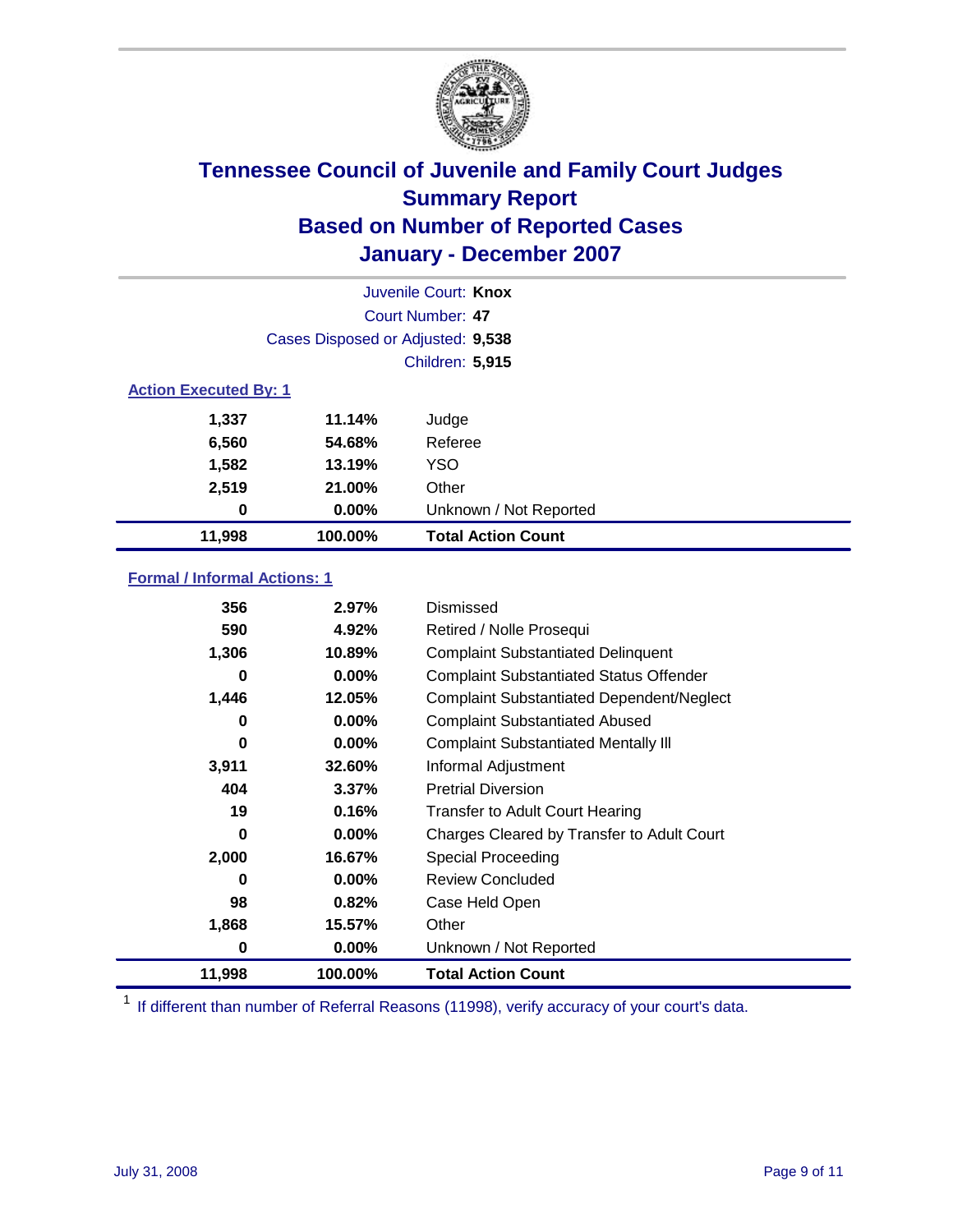

|                       |                                   | Juvenile Court: Knox                                  |
|-----------------------|-----------------------------------|-------------------------------------------------------|
|                       |                                   | <b>Court Number: 47</b>                               |
|                       | Cases Disposed or Adjusted: 9,538 |                                                       |
|                       |                                   | Children: 5,915                                       |
| <b>Case Outcomes:</b> |                                   | There can be multiple outcomes for one child or case. |
| 1,048                 | 6.36%                             | <b>Case Dismissed</b>                                 |
| 298                   | 1.81%                             | Case Retired or Nolle Prosequi                        |
| 678                   | 4.12%                             | Warned / Counseled                                    |
| 71                    | 0.43%                             | <b>Held Open For Review</b>                           |
| 691                   | 4.19%                             | Supervision / Probation to Juvenile Court             |
| 1                     | 0.01%                             | <b>Probation to Parents</b>                           |
| 182                   | 1.10%                             | Referral to Another Entity for Supervision / Service  |
| 78                    | 0.47%                             | Referred for Mental Health Counseling                 |
| 138                   | 0.84%                             | Referred for Alcohol and Drug Counseling              |
| 0                     | 0.00%                             | <b>Referred to Alternative School</b>                 |
| 0                     | 0.00%                             | Referred to Private Child Agency                      |
| 831                   | 5.04%                             | Referred to Defensive Driving School                  |
| 170                   | 1.03%                             | Referred to Alcohol Safety School                     |
| 144                   | 0.87%                             | Referred to Juvenile Court Education-Based Program    |
| 10                    | 0.06%                             | Driver's License Held Informally                      |
| 0                     | 0.00%                             | <b>Voluntary Placement with DMHMR</b>                 |
| 1                     | 0.01%                             | <b>Private Mental Health Placement</b>                |
| 0                     | 0.00%                             | <b>Private MR Placement</b>                           |
| 51                    | 0.31%                             | Placement with City/County Agency/Facility            |
| 2                     | 0.01%                             | Placement with Relative / Other Individual            |
| 980                   | 5.95%                             | Fine                                                  |
| 548                   | 3.33%                             | <b>Public Service</b>                                 |
| 117                   | 0.71%                             | Restitution                                           |
| 33                    | 0.20%                             | <b>Runaway Returned</b>                               |
| 382                   | 2.32%                             | No Contact Order                                      |
| 210                   | 1.27%                             | Injunction Other than No Contact Order                |
| 241                   | 1.46%                             | <b>House Arrest</b>                                   |
| 144                   | 0.87%                             | <b>Court Defined Curfew</b>                           |
| 184                   | 1.12%                             | Dismissed from Informal Adjustment                    |
| 800                   | 4.86%                             | <b>Dismissed from Pretrial Diversion</b>              |
| $\mathbf{2}$          | 0.01%                             | <b>Released from Probation</b>                        |
| 10                    | 0.06%                             | <b>Transferred to Adult Court</b>                     |
| 0                     | $0.00\%$                          | <b>DMHMR Involuntary Commitment</b>                   |